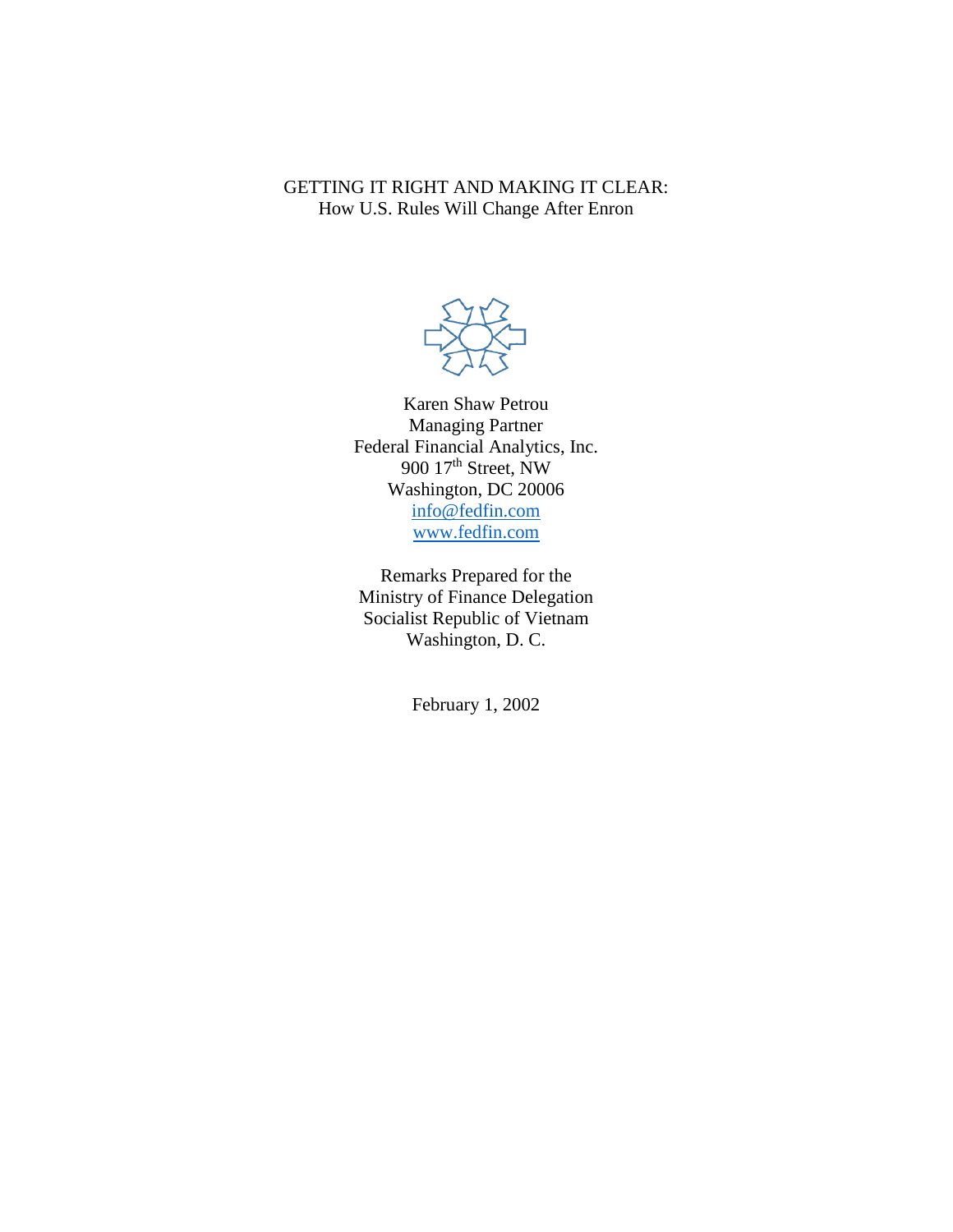The questions you have asked me to address are among the most pressing facing Washington policy-makers and senior financial industry executives. In the wake not only of Enron, but also of a mounting number of other cases in which public financial reports and agency ratings missed the boat by a wide mile, a massive re-evaluation of our financial reporting and auditing system is underway.

Some have said that these crises prove the failing of the U.S. market system, but I would strongly counter that our response to them shows its strength. In sharp contrast to other nations that have let their financial systems go from bad to worse to disastrous over the last ten years, we are looking hard at our problems and considering hard solutions to them. Action on these initiatives is, of course, the acid test of the U.S. market, but I am confident that major reforms will shortly be enacted.

You have asked that I address issues that should guide Vietnam as it moves ahead with its ambitious effort to introduce market-based incentives and disciplines in your emerging financial system. Getting the balance right between government supervision and market incentives is, I think, your key challenge. Too much government, and you will not move from the bureaucratic, rule-driven system that now hinders Vietnam's ability to harness your human and natural resources and take a major role on the world's economic stage. Too little, and you run the risk of the types of corruption and market distortion that have made your Southeast Asian neighbors vulnerable to costly booms and busts. Both Russia and China are immediate examples of nations that have not gotten the balance between the private and public sectors right, and their failure to do so undermines not only their political stability, but – even worse – the dreams of millions of their citizens to own their own home, drive their own car and see their children better educated – in short, to share the wealth.

## **GAAP vs. RAAP**

As I mentioned, Enron may be the biggest current financial scandal, but it isn't the only one. In the last few weeks, several other high-profile events have forced a new look at the way U.S. institutions review their own financial performance and then report it to their regulators and – most important – their investors. Among these cases is one in which PNC, a large Pittsburghbased financial holding company – was forced by its bank regulator to restate earnings because of prior asset transfers.

I should like to discuss this case in some depth because it points to a major issue you must resolve as you design Vietnam's new rules. In the U.S., banks and their holding crannies are subject to two sets of accounting standards. Regulator-Accepted Accounting Principles (RAAP) are special standards bank regulators use to determine such critical factors as capital adequacy, while Generally-Accepted Accounting Principles (GAAP) are those required by the Securities and Exchange Commission for investor financial reports. In the 1980s, RAAP and GAAP were very different, and banks were allowed to count as capital assets that had no comparable treatment under GAAP. The result was a multi-billion dollar collapse of our housing-focused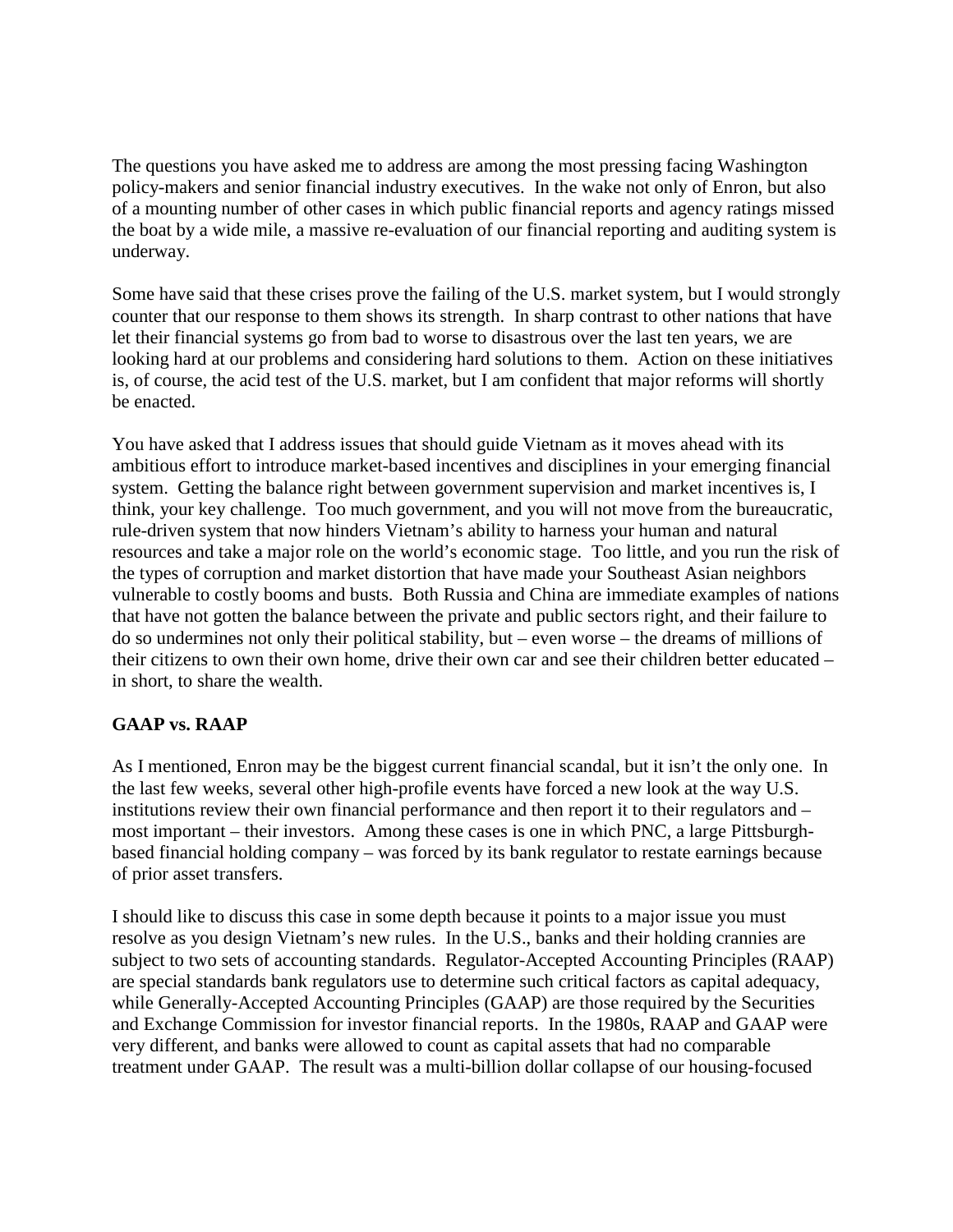banks (known then as savings & loans). Congress then ordered the regulators to bring RAAP and GAAP into closer alignment, but major differences remain.

One important example is in the treatment of loan loss reserves. Bank regulators understandably want these as large as possible to protect bank safety and soundness. However, the SEC believes that large reserves can be used to manage earnings, hiding important investor information as reserves rise and fall to mask other problems. To date, the bank regulators have largely forced the SEC to take a regulatory, not investor, view of loan loss reserves, but this GAAP vs. RAAP fight is far from done.

Another example is the continuing struggle over fair-value accounting. The Financial Accounting Standards Board (FASB) defines the rules that make up GAAP. It – along with the SEC – has long wanted banks to mark their portfolios to market on a daily basis, reporting market valuations of their books when financial reports are released. Bank regulators, in sharp contrast, fear that fair-value accounting will result in big ups and downs in bank performance reports, possibly undermining confidence in some institutions and, therefore, potentially threatening a bank's solvency. An uneasy compromise resulted in which banks need report the market valuation only of investments held for sale, and large portions of their books are exempt from this system.

However, RAAP and GAAP are getting closer, and the impact of the Enron scandal will give the SEC and FASB far more power to force an even closer union. I would suggest close consideration of the way market discipline-focused disclosures in fact protect systemic soundness, even if a few banks from time to time find them extremely awkward. Japan is a clear example of a nation where the relationship between RAAP and GAAP is remote, and the depth of its current banking crisis suggests Vietnam follow the sometimes faltering progress the U.S. is making towards uniting financial and market accounting standards.

## **Letting Directors Direct**

Another area of potential tension between public regulation and private markets is over the role of directors. In Asia, directors are often senior insiders promoted to the board as a final acknowledgement of long service. "Outside" directors are often large customers or even family members of a company's founders, individuals often with a solid understanding of the business, but little ability to impose a perspective different than that of senior management. This can create corporate unity, but it masks and muffles the dissent that is often a necessary precursor to desirable change.

In the U.S., the Enron case is focusing a new spotlight on the role of corporate directors, especially with regard to the quality of financial reports provided to the public and the ability of internal risk management to stop problems before they grow to threatening proportions. Although best-practice for years has mandated independent board audit committees – a standard required by law for banks – many firms – Enron of course among them – had little independence in the board audit review. This will soon change, and Congress may well expand the bank requirement to all publicly-traded companies. Audit committees should consist largely of directors who have independent financial resources and professional reputations, ensuring that